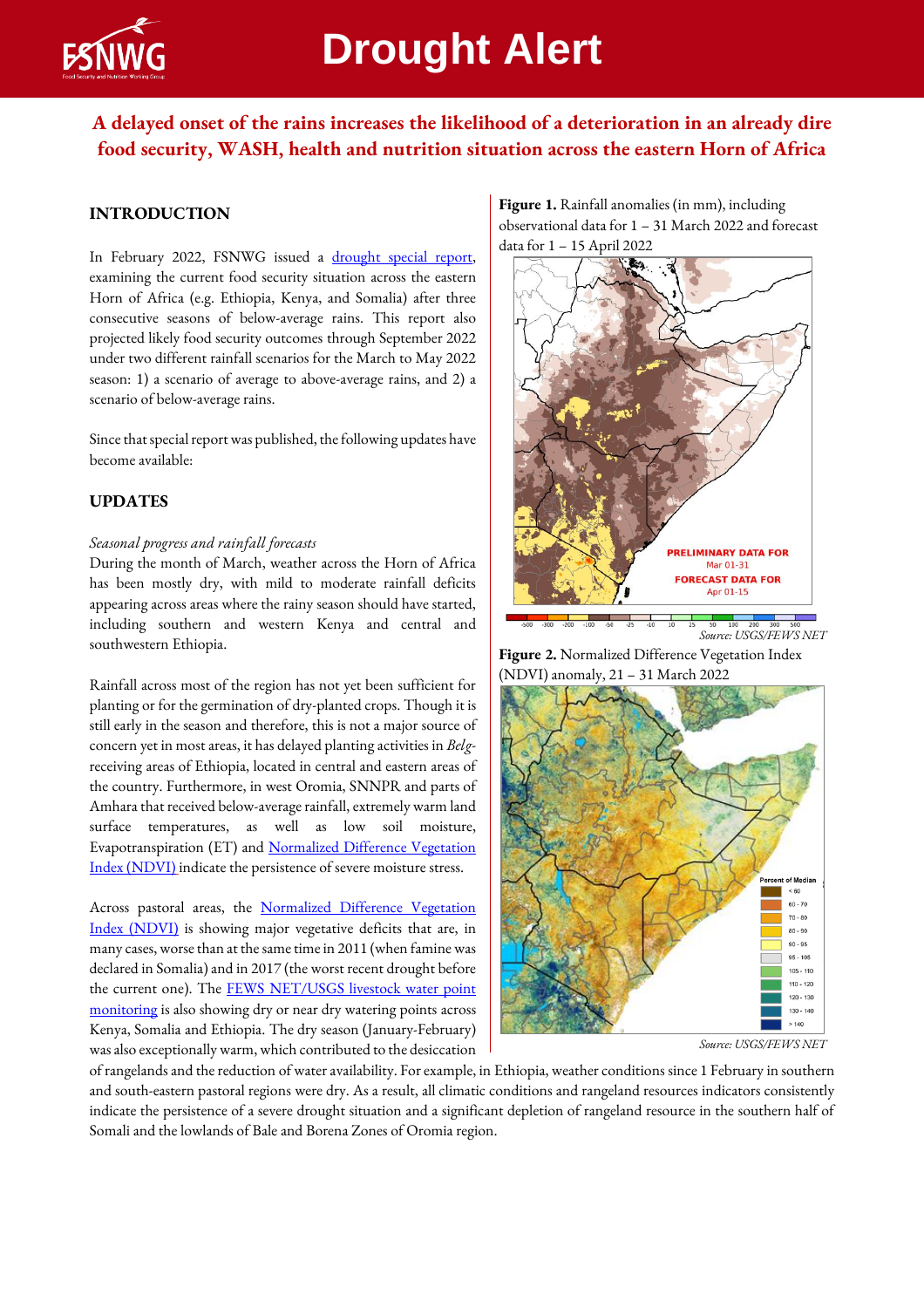Large-scale livestock deaths have been reported across the region. For example, estimates from both southern Ethiopia and the ASAL regions of Kenya indicate that more than [3](https://reliefweb.int/sites/reliefweb.int/files/resources/20220323_RHPT_KeyMessages_HornOfAfricaDrought_Update.pdf)  [million livestock have died](https://reliefweb.int/sites/reliefweb.int/files/resources/20220323_RHPT_KeyMessages_HornOfAfricaDrought_Update.pdf) across the two areas (over 1.5 million in each country). In Somalia, FSNAU and FEWS [NET report](https://fews.net/sites/default/files/documents/reports/SO-FSO-202202-final.pdf) that in many areas, up to 30 percent of households' herd have died since mid-2021, with worstaffected areas including Hawd Pastoral, Addun Pastoral, Southern Agropastoral, parts of Southern Inland Pastoral (Gedo and Hiiraan regions), Coastal Deeh Pastoral, Juba Cattle Pastoral, and Togdheer Agropastoral livelihood zones.

Looking forward, [short-term rainfall forecasts](https://www.cpc.ncep.noaa.gov/products/international/gefs_bc/afr_gefs_bc.shtml) for the upcoming two weeks (or through 15 April) are indicating a continuation of below-average rains across parts of the region which, should they materialize, would further deepen rainfall deficits across the region (Figure 1). Medium-term [forecasts](https://iridl.ldeo.columbia.edu/maproom/Global/ForecastsS2S/precip_subx.html?bbox=bb%3A23.050%3A-12.599%3A53.691%3A22.035%3Abb&S=0000%201%20Apr%202022&L=22.0®ion=bb%3A23.050%3A-12.599%3A53.691%3A22.035%3Abb) for the second half of April also show belowaverage rains, particularly over Somalia, coastal Kenya, and parts of Ethiopia, while updated forecasts for April from the regional IGAD Climate Production and Applications





*Source: USGS/FEWS NET*

Centre (ICPAC) point toward dry conditions. Furthermore, longer-term April to June seasonal forecasts from ICPAC<sup>1</sup> and global meteorological agencies [\(NOAA,](https://www.cpc.ncep.noaa.gov/products/international/nmme/probabilistic_seasonal/nmme_precip_probabilistic.shtml#AFRICA) [ECMWF,](https://apps.ecmwf.int/webapps/opencharts/products/seasonal_system5_standard_rain?area=AFRI&base_time=202203010000&stats=tsum&valid_time=202204010000) [IRI,](https://iri.columbia.edu/our-expertise/climate/forecasts/seasonal-climate-forecasts/) [UK MET,](https://www.metoffice.gov.uk/research/climate/seasonal-to-decadal/gpc-outlooks/glob-seas-prob) [WMO\)](https://www.wmolc.org/seasonPmmeUI/plot_PMME) all show an increased probability of below-average rains in areas already affected by recurring drought and other food insecurity drivers (e.g., conflict, insecurity, displacements and high cereal prices).

Based on NOAA's seasonal forecasts, FEWS NET recently conducted crop modeling for the East Africa region which showed that, should the NOAA seasonal forecast materialize, the 2022 "*Belg"* and 2022 "*Gu*/long rains" season would result in belowaverage cereal harvests with localized instances of crop failure across central and eastern Ethiopia, as well as southern Somalia and eastern, southeastern, and parts of the coastal strip of Kenya, mirroring in many ways the performance of the 2021 "*Belg/Gu*/long" rains season.

In pastoral areas, a slight improvement in rangeland conditions is expected during the ongoing rainy season. However, given forecasts of below-average rains and above-average land surface temperatures, these improvements are expected to be limited and short-lived, with an earlier-than-normal deterioration across pastoral and agropastoral areas during the upcoming July-September dry season. This would contribute to an earlier than usual deterioration in livestock body conditions, as well as atypical livestock movements, below-average milk production, increased livestock mortality, and livestock prices and livestockto-cereal terms of trade that could remain unfavorable towards pastoralists and agro pastoralists.

#### *Conflict*

Increased resource-driven conflicts have already been observed across drought-affected areas of the region and are expected to persist if the March to May rainy season remains poor. Drought also increases the occurrence of livestock/wildlife conflicts over scarce resources in areas of high concentration.

Drought increases the risk of gender-based violence (GBV) including sexual violence, exploitation and abuse and intimate partner violence (IPV). As water resources become scarce, women and girls often travel further than usual to collect water for domestic use, sometimes using contested water sources. Adolescent girls are particularly vulnerable to GBV with child marriage and other harmful practices on the rise as families adopt negative coping mechanisms for survival.

<sup>&</sup>lt;sup>1</sup> Please note that the ICPAC forecast showing an increased probability of average to below-average rains during the ongoing rainy season is an update to the previously released GHACOF forecast.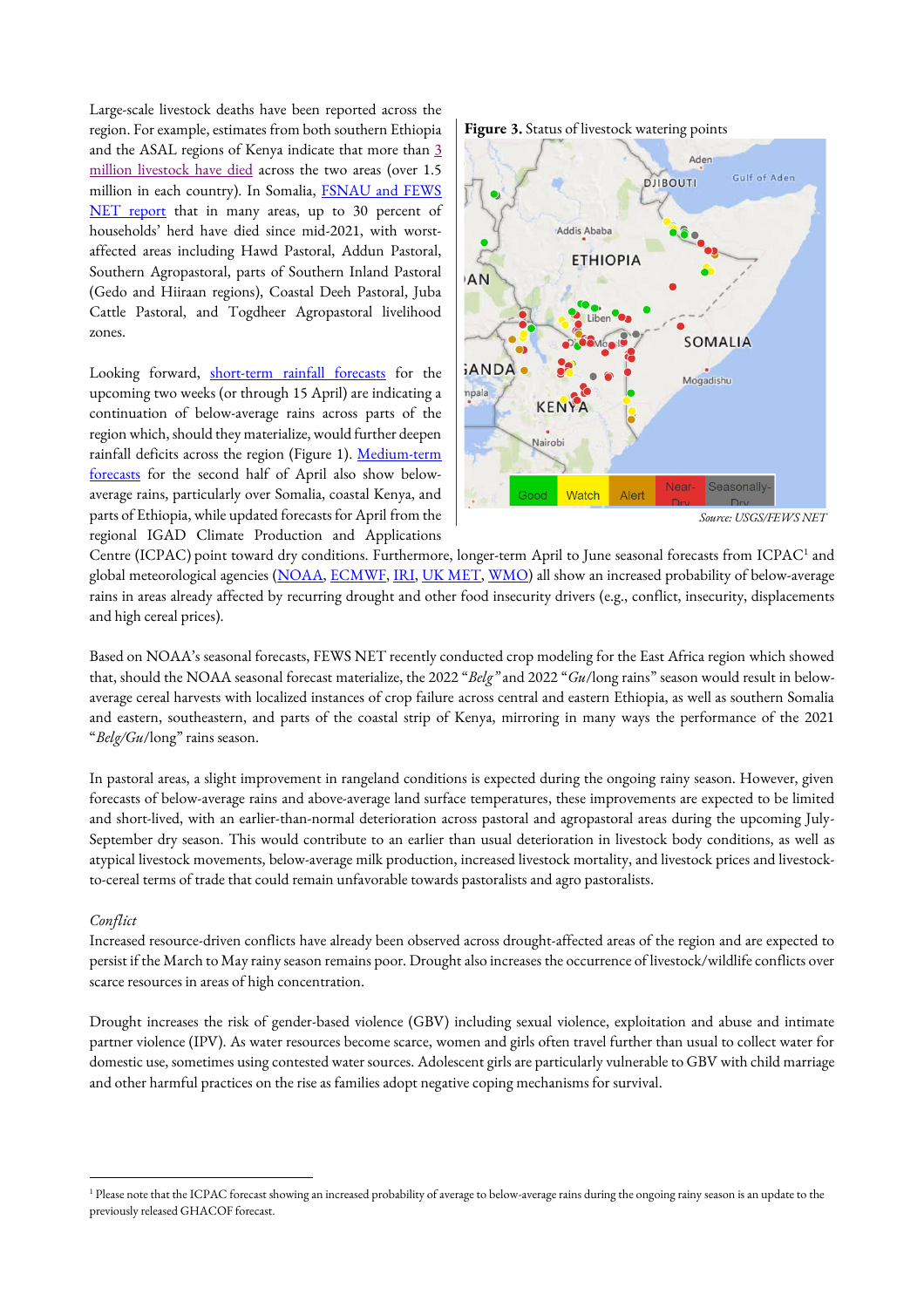#### *Displacement*

In addition to the ongoing conflicts/insecurity in the region, prolonged drought and acute food insecurity are among the contributing factors in increasing trends in displacement, especially internal displacements. The UNHCR-led Protection and Return Monitoring Network (PRMN), [implemented in partnership with NRC,](https://reporting.unhcr.org/document/1953) reported 136,000 new internal displacements in Somalia during the month of February 2022. Of these, 115,000 were caused by drought or a lack of livelihoods while 21,000 were related to conflict/insecurity. The highest numbers of uprooted individuals dueto drought were recorded in Bay (40,102), Togdheer (26,129) and Lower Shabelle (22,887) regions. These February figures are in addition 319,000 people displaced in Somalia in January 2022 (310,000 due to drought) and 874,000 displacements during the 2021 year (245,000 due to drought). Displacement also poses additional gender-based violence risks to women and girls.

#### *Markets*

Cereal prices across the eastern Horn of Africa are already high, due to the combined effects of macroeconomic challenges and drought. For example, in Eldoret, Kenya, located in the country's grain basket, maize prices in March 2022 were up 31 percent compared to the same time last year and up 14 percent compared to the five-year average. Similarly, in Somalia, sorghum prices in Baidoa and Dinsoor, located in the "sorghum belt, surged by 55 and 105 percent between October 2021 and January 2022. These prices were more than twice their already high levels from the previous year, higher than levels observed during the 2017 drought and the 2008 global food price crisis, and approaching 2011 record levels, when famine was declared. Meanwhile, in Gode in southern Ethiopia, pasta prices are also up 55 percent compared to last year and 101 percent compared to the five-year average.



**Figure 4.** Retail prices of sorghum in select market of Somalia

*Source: FAO-GIEWS*

On the international market, food prices are already high and **FAO** forecasts that they will potentially increase by another 8 to 22 percent due to the effects of the Ukraine crisis. Similarly, recent WFP analyses (foun[d here](https://reliefweb.int/sites/reliefweb.int/files/resources/WFP-0000137369.pdf) an[d here\)](https://reliefweb.int/report/burundi/implications-ukraine-conflict-food-access-and-availability-eastern-africa-region-0) found that wheat makes up 25 percent of cereals consumed in East Africa, with 84 percent met by imports with a very high dependency on wheat from Ukraine and Russia(ranging from 67 percent to 100 percent, except for South Sudan that relied on re-exports from neighboring countries, mainly from Uganda). The impacts of the Ukraine crisis on markets in East Africa will depend on the progression of the conflict and sanctions, as well as the ability of traders to find other grain sources. However, given the heavy dependency on wheat from Ukraine and Russia, the conflict could drive increases in cereal prices in East Africa, either directly for wheat products or indirectly through a substitution effect with other cereals, mainly maize, the main staple in the region.

The Ukraine crisis could also affect fertilizer markets as Russia is one of the top exporters of fertilizers globally. As of February 2022, fertilizer prices were already extremely high (up 40 to 120 percent compared to last year's levels, according to data from the [World Bank\)](https://www.worldbank.org/en/research/commodity-markets) and [FAO](https://www.fao.org/3/cb9236en/cb9236en.pdf) projects that fertilizer prices will likely increase further by about 13 percent in 2022/23. Though fertilizer usage in sub-Saharan Africa is low compared to other regions of the world, rising fertilizer prices could have negatively impacts on the use of fertilizers in the market-oriented sector, the key producer in several countries during the current agricultural season, driving a decline in crop yields.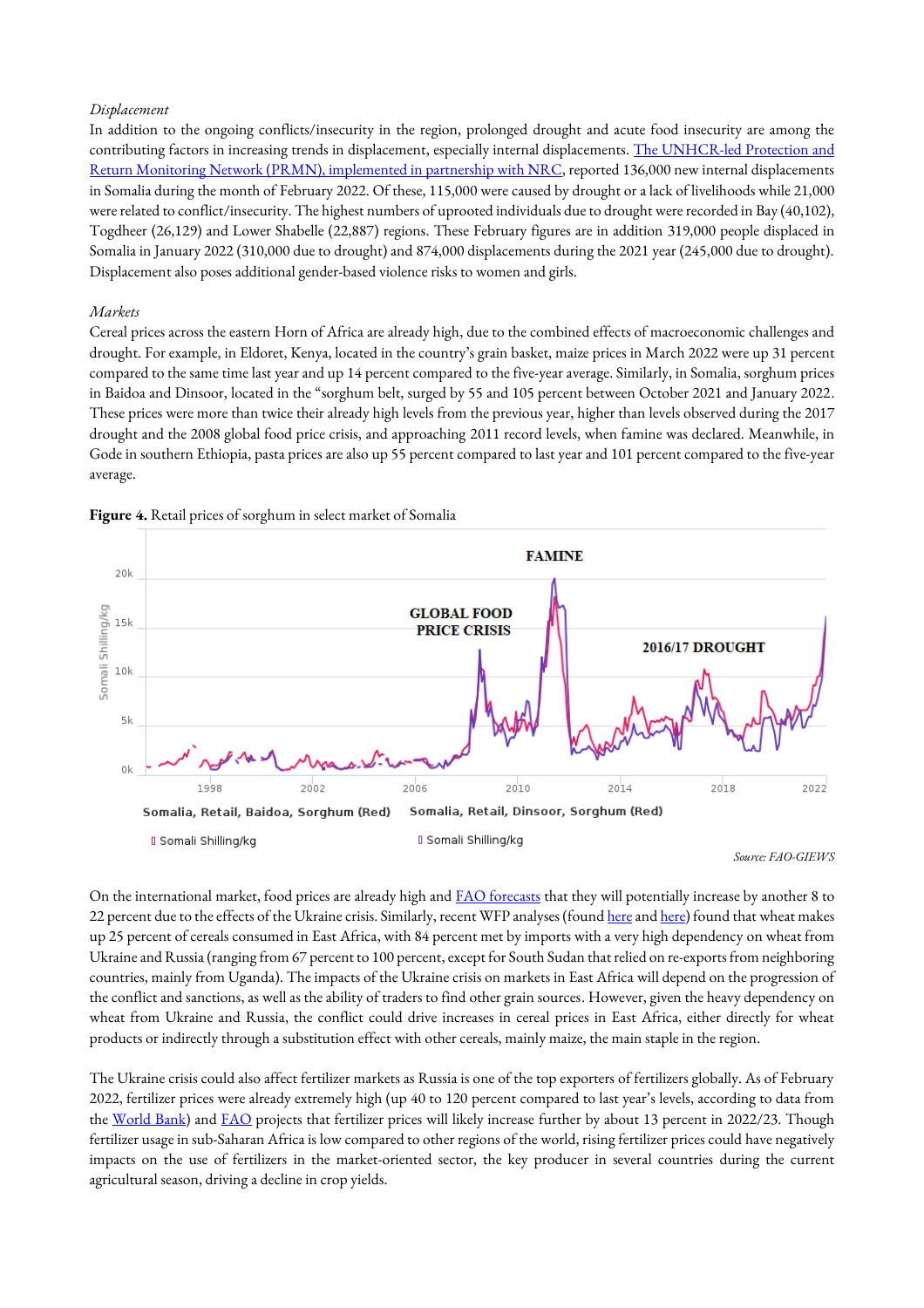Assuming another below-average rainy season between March and May and given the Ukraine crisis' potential impacts on East Africa markets, price projections for the region suggest that cereal prices will continue to rise sharply across Ethiopia, Kenya, and Somalia, limiting food access for vulnerable households already facing below-average incomes (from reduced crop and livestock sales, agricultural labour work, etc.).





## *Household water insecurity*

Beyond the agricultural drought resulting in failed harvests, the cumulative rainwater deficit over the past three years resulted in a severe hydrological drought in the Horn of Africa and alarming water insecurity levels for households and livelihoods. Field assessments show that many of the most reliable surface water points during a "normal drought" are dry. Even the best locally built rainwater harvesting and storage systems (hafirs, berkads) that provide water during the dry season, are dry. Wells and boreholes tapping into shallow aquifers vulnerable to climate variability are also either dry or have reduced yield production. The few high performing boreholes less sensitive to climate variability are over-pumped due to the increased water demand from host and displaced populations gathered around water points with what remains of their livestock herds and for water trucking.

In Somalia, only 15 percent of the 6.4 million people in need of water assistance are being supported due to insufficient resources (WASH Cluster, March 2022). In Somali region of Ethiopia, 2.3 million people in 85 woredas are in need of water trucking services. In Oromia in Ethiopia, 600,000 people need water trucking. Furthermore, 809,000 and 120,000 people have been affected by the hydrological drought in 21 woredas of SNNPR and five woredas of Sidama Region, respectively, in Ethiopia. In Kenya, over a half of the 3.5 million affected by the drought in the ASAL regions could be water insecure (based on water scarcity indicators of the Kenya Drought Management Authority).

#### *Health*

Drought conditions have a direct impact on facility-based services – sometimes resulting in full closure or scaling back of services (notably deliveries and related postnatal care) due to lack of water and poor sanitation. In some instances, health workers themselves may be forced to move away temporarily, if facilities continue to lack water. Additionally, those facilities that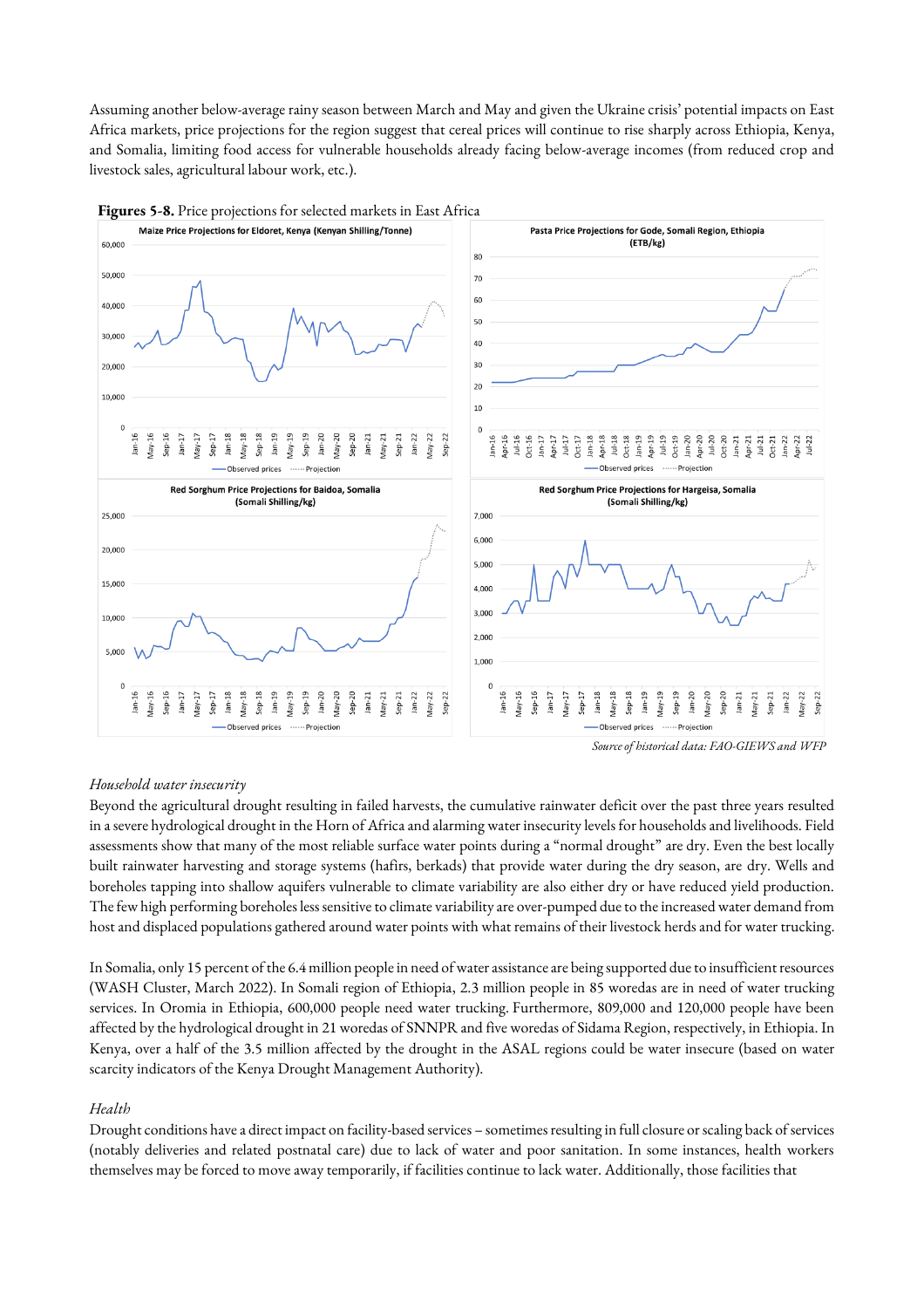continue to function may do so with suboptimal WASH, running the risk of transmission of infections within the facility.

Furthermore, migration and displacement often move communities further away from facility-based services. This means very sick mothers, children, and survivors of sexual violence may not access the required quality of care or referral services when they need them the most.

One of the more significant risks are related to outbreaks of infectious diseases (e.g., measles outbreaks) due to increased vulnerability from poor nutrition and infection, crowding and low routine immunization coverage. Various countries experienced disruption in immunization programmes as a result of the COVID-19 pandemic and have not yet recovered. In addition, before the outbreak of the pandemic, there has been an almost 10-year stagnation of routine immunization coverage in the region, resulting in a growing number of un and underimmunised children, the majority in Ethiopia and Somalia. In 2020, there were already more than one million and more than 350,000 unimmunized children for diphtheria, tetanus toxoid and pertussis (DPT3) in Ethiopia and Somalia, respectively. These numbers increase every year with new birth cohorts, and especially among nomadic populations which have poor access to health services. Suspected cholera, typhoid and dysentery are already on the increase in Somalia and the Somali region of Ethiopia. Other climate sensitive diseases, including Dengue and Chikungunya, are already affecting Kenya and the Somali region of Ethiopiaand though associated with lower mortality, could become a public health problem.

#### *Nutrition*

The number of children requiring treatment for severe wasting have shown sharp increase compared to the same time last year in Ethiopia, Kenya and Somalia. The key drivers of increased malnutrition include worsening food insecurity situation with reduced milk production and consumption across

**Figure 9.** Severe acute malnutrition (SAM) admission trends in Ethiopia (2019 – 2022)



**Figure 10.** Severe acute malnutrition (SAM) admission trends in ASAL counties of Kenya (2019 – 2022)



*Source: UNICEF*

**Figure 11.** Severe acute malnutrition (SAM) admission trends in Somalia (2019 – 2022)



**Figure 12.** Trends in acute malnutrition in Mandera County (2013



drought-affected areas, low food stocks and unfavourable terms of trade related to the drought, conflict and COVID-19.

– 2022)

The IPC acute malnutrition analysis for Kenya found widespread Critical levels of acute malnutrition, with 754,906 children estimated to face acute malnutrition, including 183,513 children facing severe acute malnutrition. In addition, 103,286 pregnant and lactating women require treatment of acute malnutrition.

The SMART survey undertaken in Mandera in March 2022 has recorded very critical levels of acute malnutrition with 34.7 percent Global Acute Malnutrition (GAM) and 7.9 percent Severe Acute Malnutrition (SAM) rates, the highest rate recorded for the county. As Mandera borders areas both in Somalia and Ethiopia, the nutrition situation in adjacent areas of both countries is also feared to be in a similar situation given the fact that they are affected by the same acro-climatic condition. The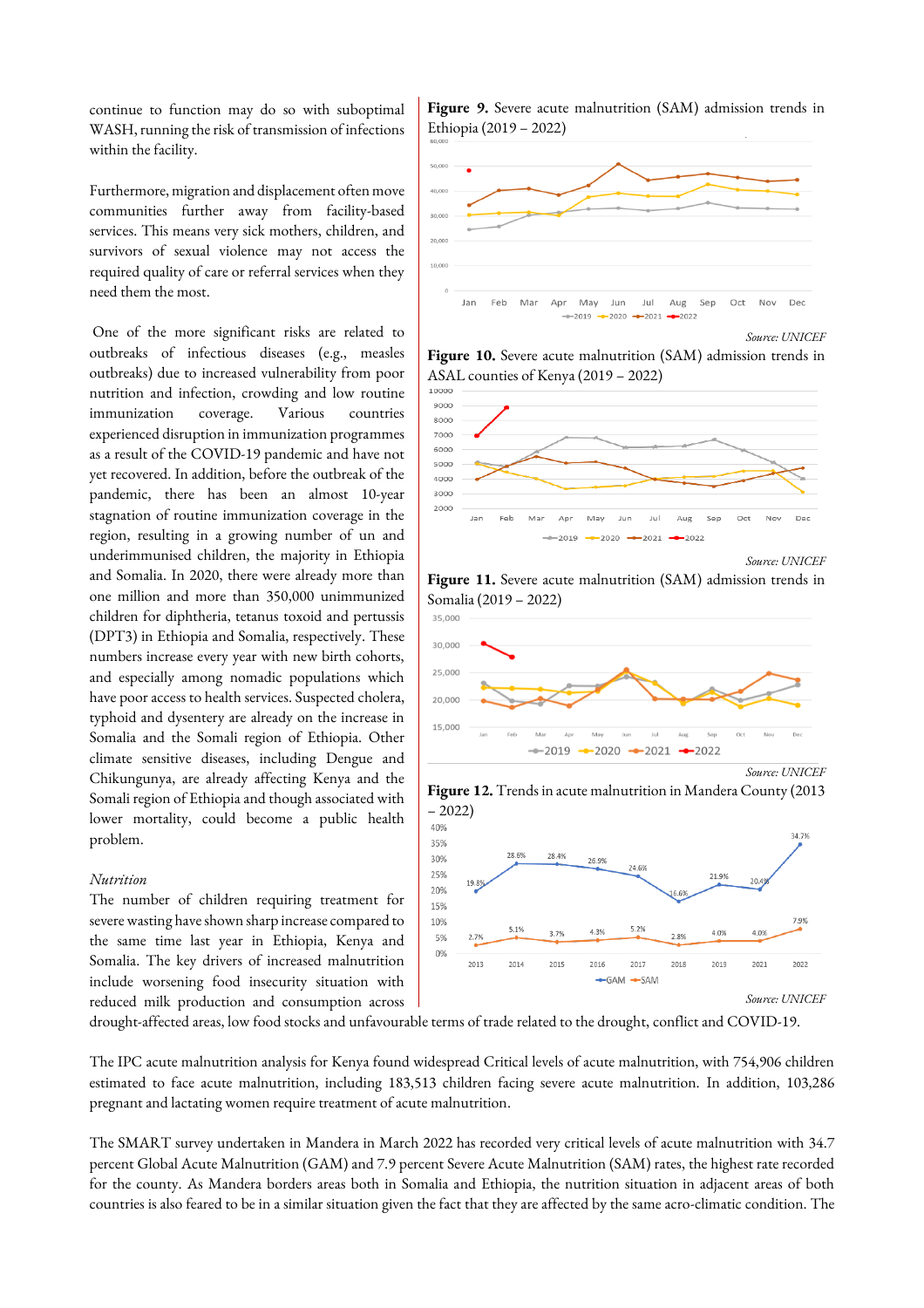screening undertaken as part of find and treat campaign in the drought affected Somali, Oromia and Afar regions of Ethiopia resulted in higher admissions compared to the same time in previous years. In Somalia, the government and partners are undertaking a review of latest findings to determine the extent of deterioration in the nutrition situation among children and women.

#### *Food security*

Since the FSNWG drought special report was published last month[, new IPC figures from Kenya](https://reliefweb.int/report/kenya/kenya-2021-short-rains-season-assessment-report-february-2022) have been released, indicating that about 3.5 million people across the arid and semi-arid lands (ASAL) regions, covering most of the country, will face high levels of food insecurity (in line with IPC Phase 3+) between March and May 2022. Additionally, an Emergency (IPC Phase 4) area classification was projected in Marsabit Country, while the majority of other classified areas were found to be in Crisis (IPC Phase 3).

Considering these new figures, FSNWG now estimates that between March and May 2022, about 13.1 to 14.1 million people are in Crisis (IPC Phase 3) or worse food insecurity due to drought, including 3.5 million in Kenya, 4.1 million people in Somalia, and 5.5 to 6.5 million across southern Ethiopia.

The frequency of drought in the region is eroding resources, and families are taking desperate measures to survive, with thousands leaving their homes in search of safety and assistance, including food, water and shelter, with devastating consequences for women and children. During drought, families are often forced to use children to secure their survival and get money for necessities. For example, child marriage, child labour and children dropping out of school to economically support their families are likely to occur during periods of prolonged drought. Furthermore, due to pre-existing gender inequality, including persisting gender discriminatory norms, women and girls are often worst affected by food insecurity, eating smaller portions, less diverse and nutritious food or skipping a meal for the benefit of their children or spouse.

During the upcoming June to September period, food security outcomes will heavily depend on the performance of the March to May rains. Given that the rainy season has started recently, there is still uncertainty about how it will perform. However, given the observed early-season dryness and updated forecasts, the current situation is leaning towards a situation that is more closely aligned to FSNWG's below-average rainfall scenario outlined in [last month's report](https://www.icpac.net/fsnwg/fsnwg-special-report-on-drought/), with a likelihood of worsening food insecurity situation.

As a reminder, under this below-average rains scenario<sup>2</sup>, widespread Emergency (IPC Phase 4) area classifications are considered likely in the absence of humanitarian assistance, with 15 to 20 million people likely to become highly food insecure (IPC Phase 3+) in drought-affected areas. The nutrition situation would also likely deteriorate, with 6.9 million children expected to be wasted in 2022, about two million of them severely so. In a worst-case scenario where the seasonal rains completely fail and humanitarian assistance does not reach theworst-affected households, it is also possible that some households could face extreme food consumption gaps indicative of Catastrophe (IPC Phase 5).

This regional analysis is in line with updated national analyses within the region, such as the recently published FSNAU/FEWS [NET analysis for Somalia,](https://www.fsnau.org/node/1944) which found that between 4 to 5 million people could face Crisis (IPC Phase 3) or worse food insecurity in 2022, including 1 – 1.5 million people in Emergency (IPC Phase 4). This Somalia-specific analysis also estimated that there was a risk of Famine in a worst-case scenario where the rains fail, household purchasing power reaches record low levels, and food assistance does not reach worst-affected areas.

## **ACTION REQUIRED**

For the three drought-affected countries (Ethiopia, Kenya, and Somalia), [humanitarian partners have appealed for more than](https://reliefweb.int/sites/reliefweb.int/files/resources/20220323_RHPT_KeyMessages_HornOfAfricaDrought_Update.pdf) [US 4.4 billion](https://reliefweb.int/sites/reliefweb.int/files/resources/20220323_RHPT_KeyMessages_HornOfAfricaDrought_Update.pdf) to provide lifesaving assistance and protection to about 29.1 million people during the 2022 year. However, at this time, the response across the three countries remains severely underfunded.

 $^2$  It is worth noting that the East Africa market implications of the Ukraine crisis was not factored into either scenario developed by FSNWG last month, but also points to higher food prices that will restrict food access for vulnerable households. This in turn will drive rising food insecurity, in line with the food security estimates under the "below-average rains" scenario.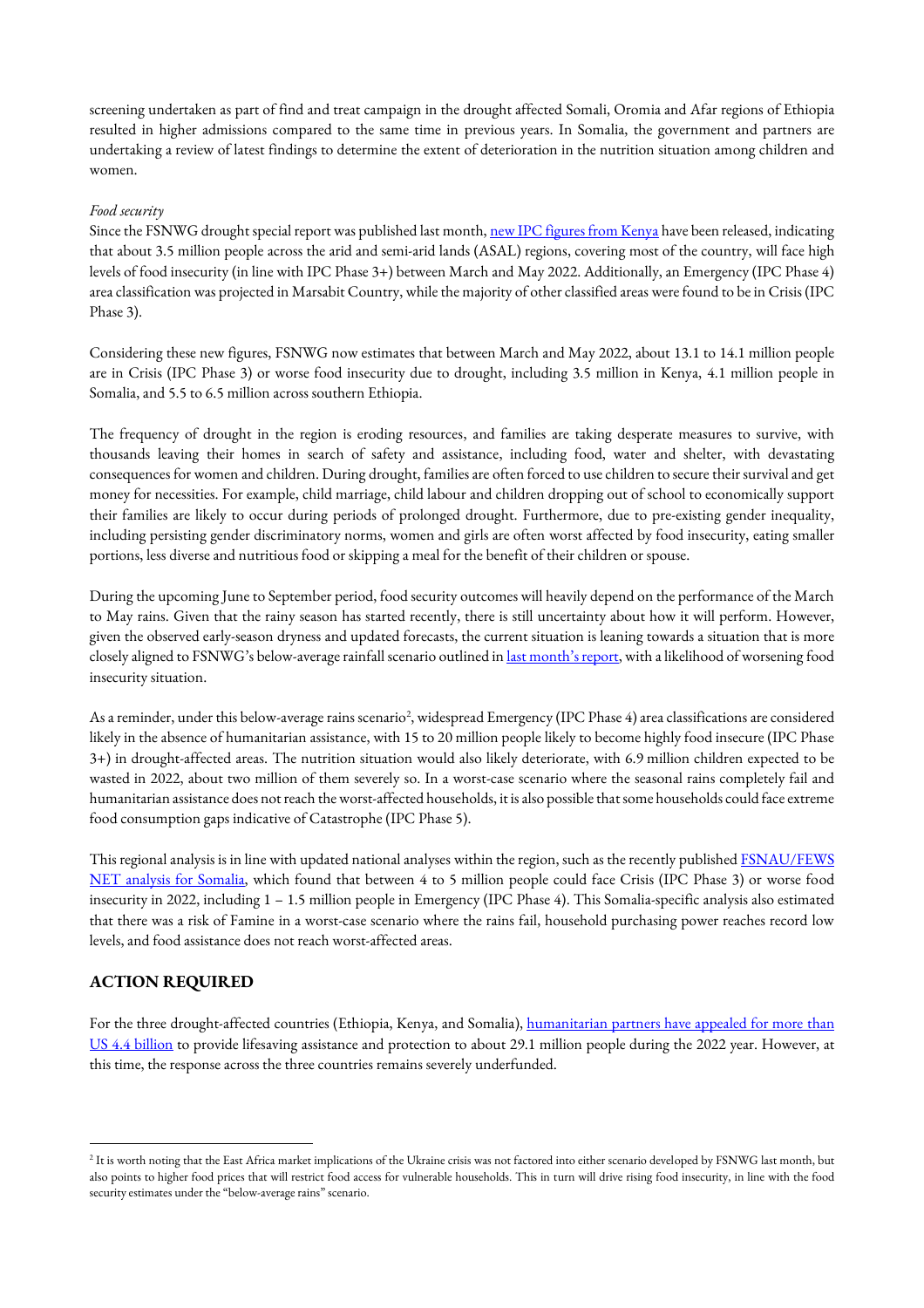Given the magnitude and severity of needs, FSNWG encourages that governments, donors, and the humanitarian community respond with sense of urgency and at scale as the window of opportunity to respond before the region experiences the worst effects of the drought is now only brief. Increased humanitarian funding for the multisectoral response, including the food security, nutrition, WASH, and health sectors, is urgently required to save lives and safeguard livelihoods.

More specifically, the FSNWG recommends the following actions:

## *Food security and livelihoods*

- In the immediate short-term, there is an urgent need to provide food relief to vulnerable populations in the droughtaffected areas.
- While providing immediate food access, it is also paramount to safeguard the livelihoods of farmers, pastoralists, and agropastoralists, and support their quick recovery of seasonal food production and self-reliance. Context-specific livelihoods packages should be provided, comprised of cash, productive inputs and subsidies for basic productive services (e.g., tractor and irrigation hours). Additional livelihood support could include animal destocking, animal feed distribution, water trucking, animal health, and protective treatments.
- For cash-based interventions, local market assessments are key to determine the usefulness of the cash, particularly conditional cash transfers, and to determine the value of transfers, considering the current inflationary pressures. Whenever possible, the international response should also support local systems and social safety nets. For example, national social protection systems, such as the Kenya's Hunger Safety Net Programme, the Somalia Shock Responsive Safety Net and the Productive Safety Net Programme in Ethiopia, need to be supported and upscaled.
- Food security and livelihood interventions should also be integrated with other sectors (e.g., WASH, nutrition and health) to maximize impacts and achieve a sustainable result.

## *Nutrition*

- A rapid scale up of life-saving health and nutrition interventions is needed, including scaling up of mass screening and integrated outreaches/mobile health and nutrition teams, Blanket Supplementary Feeding (BSFP) programmes, treatment for severe and moderate wasting, as well as Vitamin A supplementation.
- The health system needs to be supported to cope with increased demand, due to the high number of wasted children as well as rising levels of communicable diseases.
- The timely procurement of nutrition products is critical to secure adequate therapeutic feeding commodities, including RUTF, to cope with the potential increase in the caseload.
- Continued investment is required to strengthen nutrition information systems, including routine reporting systems, to closely monitor the nutrition situation on a continuous basis to allow for evidence informed planning and response monitoring.

## *WASH*

- Although life-saving assistance with emergency water provision for affected families and their livestock is a priority, the WASH sector recommends a 40-60 expenditures approach: not more than 40 percent spent on immediate water supply such as time-bound water trucking with conditions (exit strategy, communities well informed, etc.) and other non-durable actions (hygiene kits), and at least 60 percent to be spent on actions with an durable impact after the end of the projects: increasing capacity of water storage at all levels (household, health care facility, schools, and infrastructure for livestock water and small kitchen garden); fixing technical electrical or mechanical issues and resuming water production of dysfunctional water systems (wells, boreholes); drilling high yield boreholes with support of geophysics surveys in strategic locations with robust crisis-resilient management arrangements; expanding water pipeline to strategic locations, and constructing/rehabilitate sanitation facilities.
- Water trucking at extremely high cost to very remote locations should be discouraged as it creates false expectations among the served communities that it will last, and it absorbs funds that could be better use to fix existing water schemes or build new ones.
- All hardware support should also be accompanied by effective behavior change activities, targeting communities and service providers.
- It is critical that WASH programmes work across the humanitarian-development nexus and prioritize rehabilitations and preventative maintenance where possible, and work actively with other sectors (agriculture, health, nutrition, education).